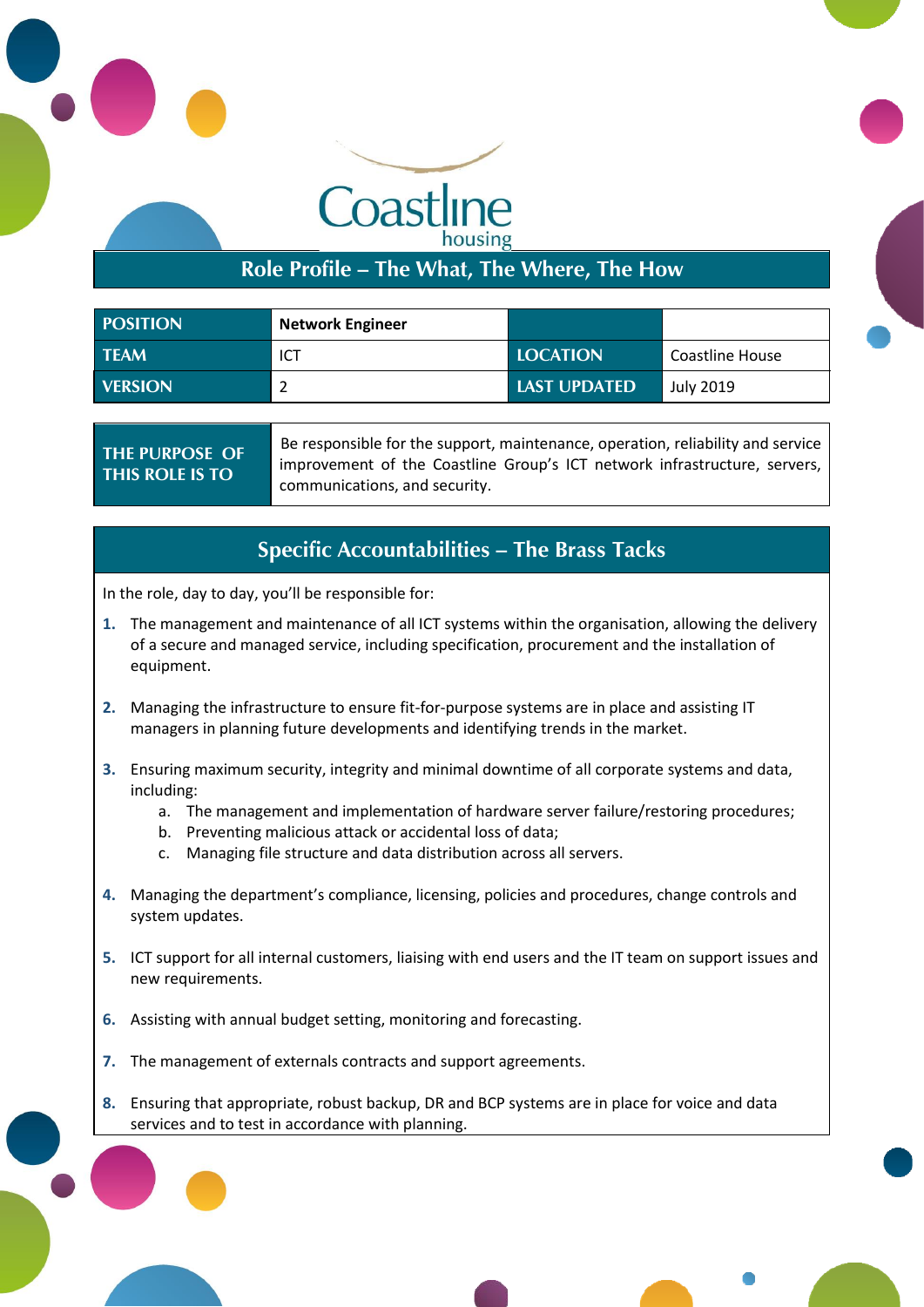- **9.** Supporting ICT colleagues as required, including providing holiday and sickness cover for the network manager position.
- **10.** Keeping up to date with and researching new technologies and associated hardware and software, to facilitate new ways of working and achieve efficiencies/value for money.
- **11.** Providing technical support on IT elements of relevant projects and participating in cross-functional teams as required.
- **12.** Network security including antivirus, firewall, Wi-Fi and patching.

Pool, Redruth Cornwall TR<sub>15</sub> 3RQ

**13.** Assisting in the professional development of other members of the ICT team.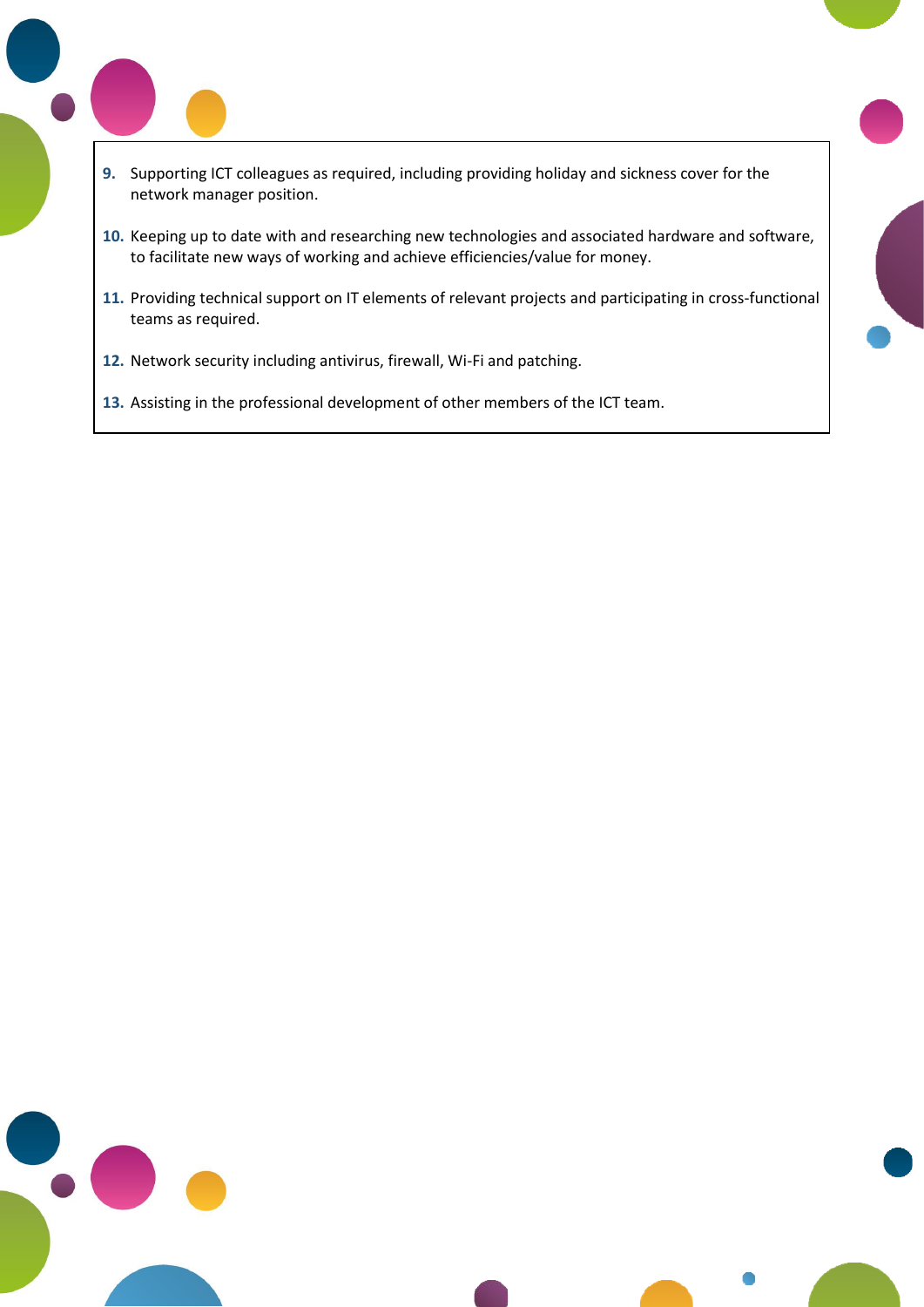# **Person Specification – The Who**

| <b>POSITION</b> | <b>Network Engineer</b> |                     |                  |
|-----------------|-------------------------|---------------------|------------------|
| <b>TEAM</b>     | ICT                     | <b>LOCATION</b>     | Coastline House  |
| <b>VERSION</b>  | 1.2                     | <b>LAST UPDATED</b> | <b>July 2019</b> |

| <b>QUALITY</b>          | <b>ESSENTIAL</b>                                                                                                                            | <b>DESIRABLE</b>                                                    |
|-------------------------|---------------------------------------------------------------------------------------------------------------------------------------------|---------------------------------------------------------------------|
| <b>Personal Skills:</b> | Demonstrate behaviours in accordance<br>$\bullet$<br>with Coastline's values:<br>Put our customers first<br>Be open, honest and accountable | Experience of showing<br>others how to use software<br>and hardware |
|                         | Value each other<br>Strive to be the best                                                                                                   | Enthusiasm for learning<br>and applying new skills                  |
|                         |                                                                                                                                             | Experience of project work                                          |
|                         | Clear oral and written communication<br>skills                                                                                              |                                                                     |
|                         | Ability to work to time scales                                                                                                              |                                                                     |
|                         | Ability to explain technical information in<br>a clear, understandable way                                                                  |                                                                     |
|                         | People skills; ability to work closely with<br>colleagues                                                                                   |                                                                     |
|                         | Must be organised, methodical and<br>analytical                                                                                             |                                                                     |
|                         | Ability to work in cramped locations with<br>high voltage equipment                                                                         |                                                                     |
|                         | Ability to work in hot/cold environments<br>for extended periods                                                                            |                                                                     |



Pool, Redruth Cornwall TR<sub>15</sub> 3RQ

L

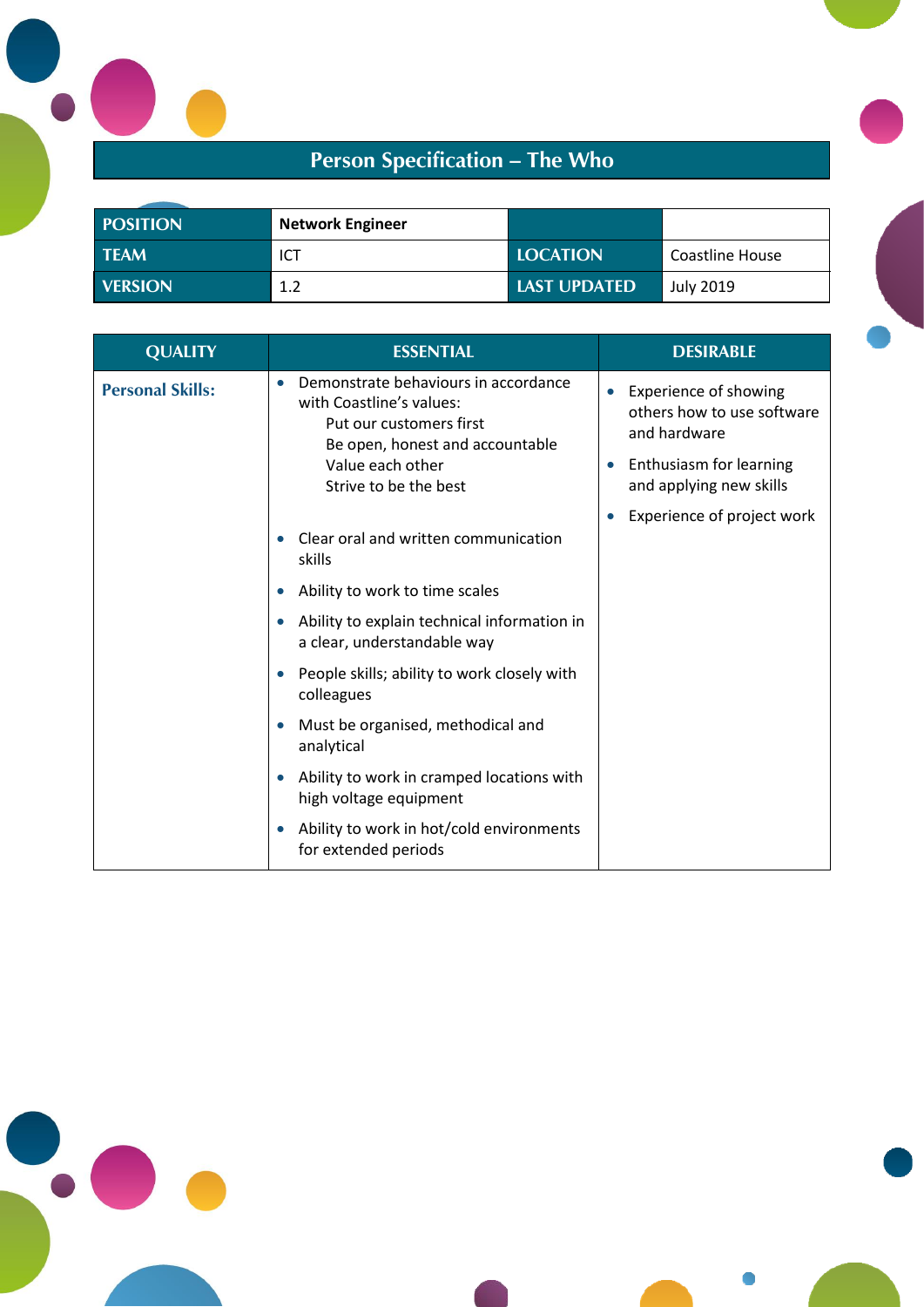| <b>Education &amp;</b><br><b>Qualifications:</b>             | A good level of tertiary education, with a<br>minimum of a diploma in a relevant<br>subject<br>Microsoft Certified in at least Desktop<br>and Server Admin<br><b>Network Security Firewall Certification</b><br>$\bullet$<br>Comp TIA A+/Network+/Security+ (or<br>equivalent qualifications)<br>Evidence of continuous professional<br>development                                                                                                                                                                                                                                                                                                                                                                                                                                                                                                                         | Degree in an IT-related<br>subject<br><b>ITIL Foundation</b><br>$\bullet$<br>Management qualification<br>$\bullet$<br>Wi-Fi certification<br>Cisco certification<br>Communications/VOIP<br>certification                                                                                                                            |
|--------------------------------------------------------------|-----------------------------------------------------------------------------------------------------------------------------------------------------------------------------------------------------------------------------------------------------------------------------------------------------------------------------------------------------------------------------------------------------------------------------------------------------------------------------------------------------------------------------------------------------------------------------------------------------------------------------------------------------------------------------------------------------------------------------------------------------------------------------------------------------------------------------------------------------------------------------|-------------------------------------------------------------------------------------------------------------------------------------------------------------------------------------------------------------------------------------------------------------------------------------------------------------------------------------|
| Experience,<br><b>Knowledge and</b><br><b>Understanding:</b> | Implementation, maintenance, and<br>migrations of Office 365 deployments<br>Installation, configuration, and<br>$\bullet$<br>maintenance of Microsoft Exchange<br>Server, both On-Premise, Hybrid and<br>Hosted instances, including Unified<br>Messaging<br>Installation, configuration, and<br>maintenance of Lync/Skype for Business,<br>both On-Premise and Hosted instances<br>Experience of systems and software<br>$\bullet$<br>maintenance and management along<br>with verifiable technical skills<br>Experience of designing and<br>implementing and actively managing<br>network infrastructure<br><b>Experience of Microsoft Servers,</b><br>including Active Directory<br>Experience of installing network and<br>server hardware<br>Experience of configuring VMWare &<br>Hyper-V<br>Installation, configuration, and<br>maintenance of Dell physical servers | Understanding of the<br>$\bullet$<br>Microsoft Office Suite<br>Experience of VOIP, in<br>$\bullet$<br>particular Microsoft<br>Lync/Skype for Business<br><b>Experience of Microsoft</b><br>SQL<br><b>Experience of Microsoft</b><br>SharePoint on premise and<br>online<br>Disaster recovery and<br>business continuity<br>planning |



Pool, Redruth Cornwall TR<sub>15</sub> 3RQ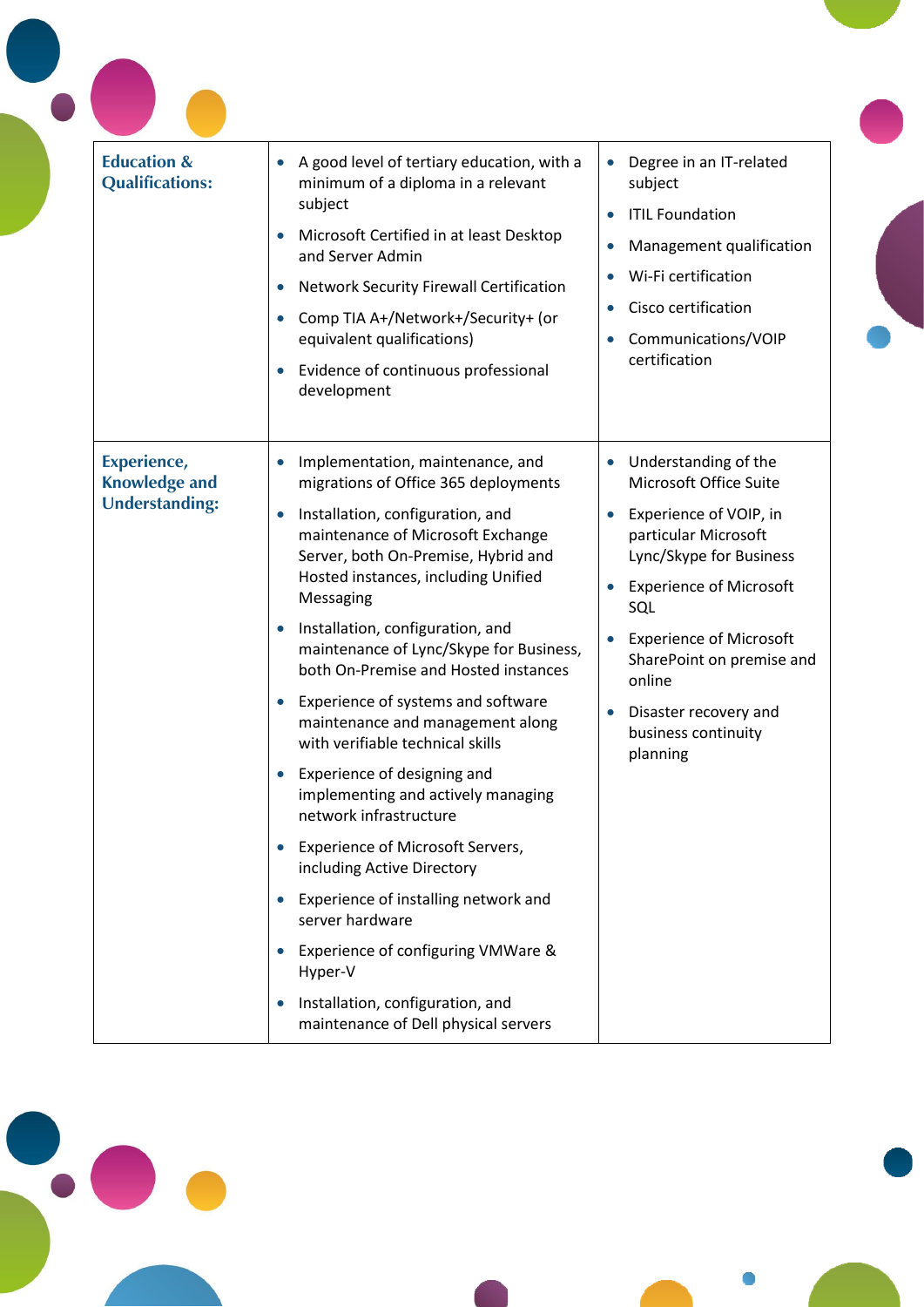| <b>Job-related skills:</b> | Investigative and problem solving skills,<br>$\bullet$<br>with an ability to resolve technical issues<br>independently.<br>Appreciation of data security issues<br>Clear verbal and written communication<br>Ability to manage conflicting priorities<br>Ability to work unsupervised using own<br>initiative<br>Able to work towards tight time scales<br>and deadlines<br>Commitment to a customer-focused<br>service to achieve business objectives<br>Project and resource management<br>experience<br>Be able to work as a team member | Experience working in a<br>multiple site office<br>Experience of working in a<br>housing association |
|----------------------------|---------------------------------------------------------------------------------------------------------------------------------------------------------------------------------------------------------------------------------------------------------------------------------------------------------------------------------------------------------------------------------------------------------------------------------------------------------------------------------------------------------------------------------------------|------------------------------------------------------------------------------------------------------|
| <b>Other</b>               | Have access to vehicle to travel and<br>transport kit to other offices and sites<br>Availability to work occasional unsocial<br>hours when requested<br><b>Basic DBS check</b>                                                                                                                                                                                                                                                                                                                                                              | Willingness to travel out of<br>county to attend training<br>courses when required                   |

## **General Obligations - For All Of Us**

- **1.** Represent the company positively with all external agencies
- **2.** Service and support the company as requested.

 $\bullet$ 

Pool, Redruth Cornwall TR<sub>15</sub> 3RQ

- **3.** Establish, develop and maintain effective working relationships with all work colleagues.
- **4.** Ensure compliance with the company's health and safety policies and procedures.
- **5.** Continually promote equal opportunities and customer care in full compliance with the company's policy and standards.